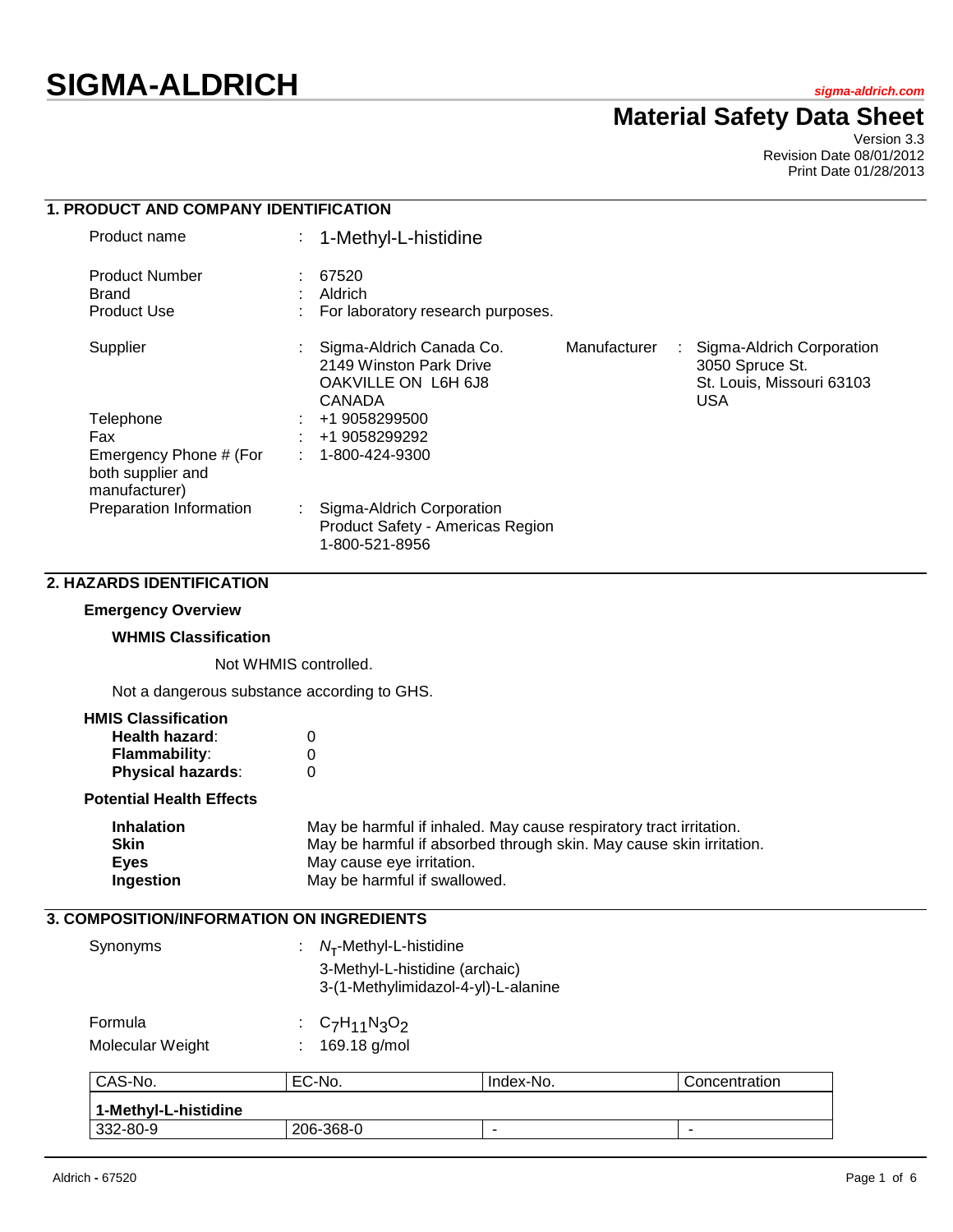#### **4. FIRST AID MEASURES**

#### **If inhaled**

If breathed in, move person into fresh air. If not breathing, give artificial respiration.

#### **In case of skin contact**

Wash off with soap and plenty of water.

#### **In case of eye contact**

Flush eyes with water as a precaution.

#### **If swallowed**

Never give anything by mouth to an unconscious person. Rinse mouth with water.

## **5. FIREFIGHTING MEASURES**

**Conditions of flammability** Not flammable or combustible.

## **Suitable extinguishing media**

Use water spray, alcohol-resistant foam, dry chemical or carbon dioxide.

#### **Special protective equipment for firefighters** Wear self contained breathing apparatus for fire fighting if necessary.

#### **Hazardous combustion products**

Hazardous decomposition products formed under fire conditions. - Carbon oxides, nitrogen oxides (NOx)

#### **Explosion data - sensitivity to mechanical impact** no data available

**Explosion data - sensitivity to static discharge** no data available

## **6. ACCIDENTAL RELEASE MEASURES**

#### **Personal precautions**

Avoid dust formation. Avoid breathing vapors, mist or gas.

#### **Environmental precautions**

Do not let product enter drains.

## **Methods and materials for containment and cleaning up**

Sweep up and shovel. Keep in suitable, closed containers for disposal.

## **7. HANDLING AND STORAGE**

#### **Precautions for safe handling**

Provide appropriate exhaust ventilation at places where dust is formed. Normal measures for preventive fire protection.

#### **Conditions for safe storage**

Keep container tightly closed in a dry and well-ventilated place.

Keep in a dry place.

## **8. EXPOSURE CONTROLS/PERSONAL PROTECTION**

Contains no substances with occupational exposure limit values.

#### **Personal protective equipment**

#### **Respiratory protection**

Respiratory protection is not required. Where protection from nuisance levels of dusts are desired, use type N95 (US) or type P1 (EN 143) dust masks. Use respirators and components tested and approved under appropriate government standards such as NIOSH (US) or CEN (EU).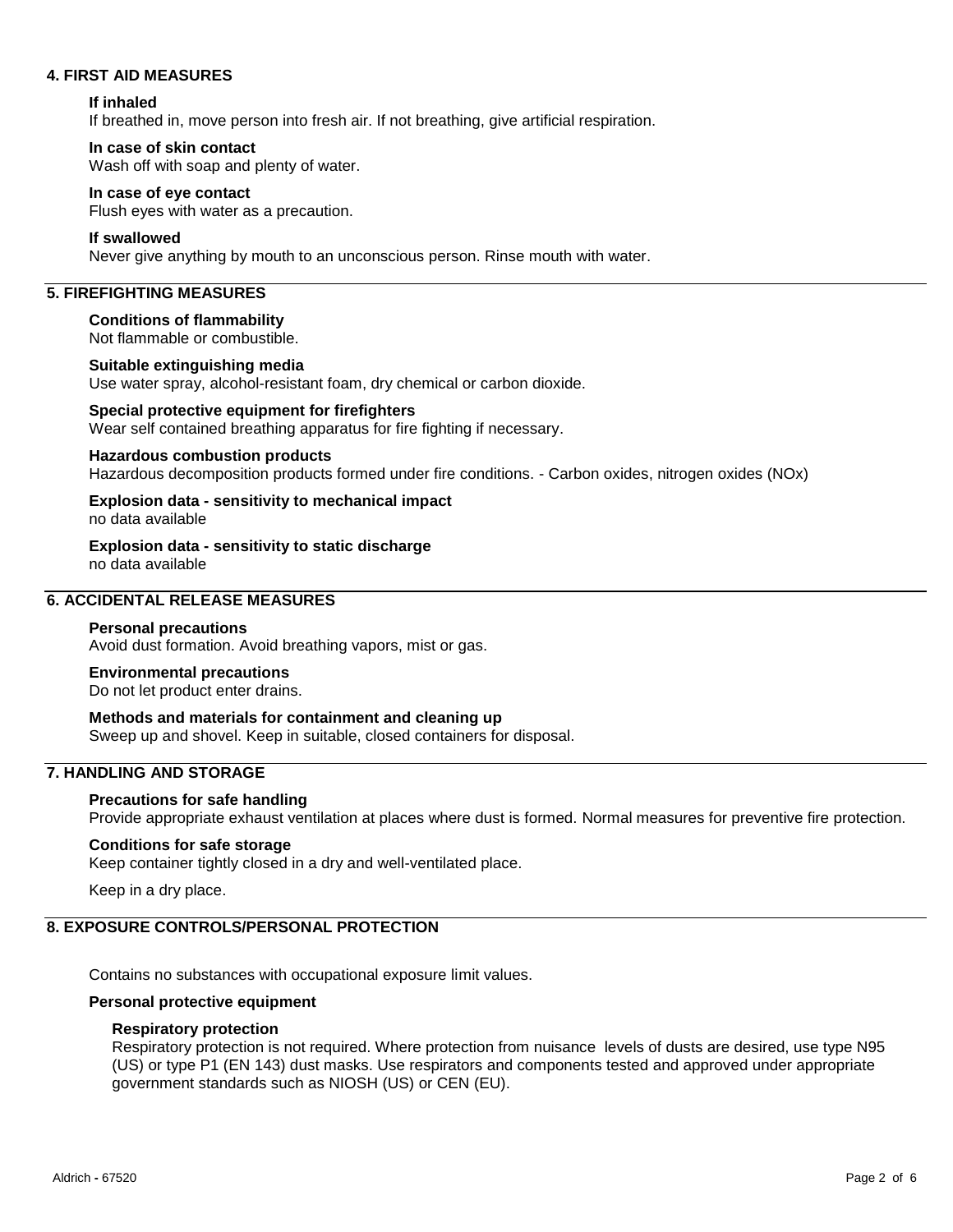#### **Hand protection**

Handle with gloves. Gloves must be inspected prior to use. Use proper glove removal technique (without touching glove's outer surface) to avoid skin contact with this product. Dispose of contaminated gloves after use in accordance with applicable laws and good laboratory practices. Wash and dry hands.

#### **Eye protection**

Use equipment for eye protection tested and approved under appropriate government standards such as NIOSH (US) or EN 166(EU).

#### **Skin and body protection**

Choose body protection in relation to its type, to the concentration and amount of dangerous substances, and to the specific work-place., The type of protective equipment must be selected according to the concentration and amount of the dangerous substance at the specific workplace.

#### **Hygiene measures**

General industrial hygiene practice.

#### **Specific engineering controls**

Use mechanical exhaust or laboratory fumehood to avoid exposure.

#### **9. PHYSICAL AND CHEMICAL PROPERTIES**

#### **Appearance**

| Form                                      | powder                 |
|-------------------------------------------|------------------------|
| Colour                                    | beige                  |
| Safety data                               |                        |
| рH                                        | no data available      |
| Melting<br>point/freezing point           | Decomposes on heating. |
| Boiling point                             | no data available      |
| Flash point                               | no data available      |
| Ignition temperature                      | no data available      |
| Autoignition<br>temperature               | no data available      |
| Lower explosion limit                     | no data available      |
| Upper explosion limit                     | no data available      |
| Vapour pressure                           | no data available      |
| Density                                   | no data available      |
| Water solubility                          | no data available      |
| Partition coefficient:<br>n-octanol/water | no data available      |
| Relative vapour<br>density                | no data available      |
| Odour                                     | no data available      |
| Odour Threshold                           | no data available      |
| Evaporation rate                          | no data available      |

## **10. STABILITY AND REACTIVITY**

#### **Chemical stability**

Stable under recommended storage conditions.

## **Possibility of hazardous reactions**

no data available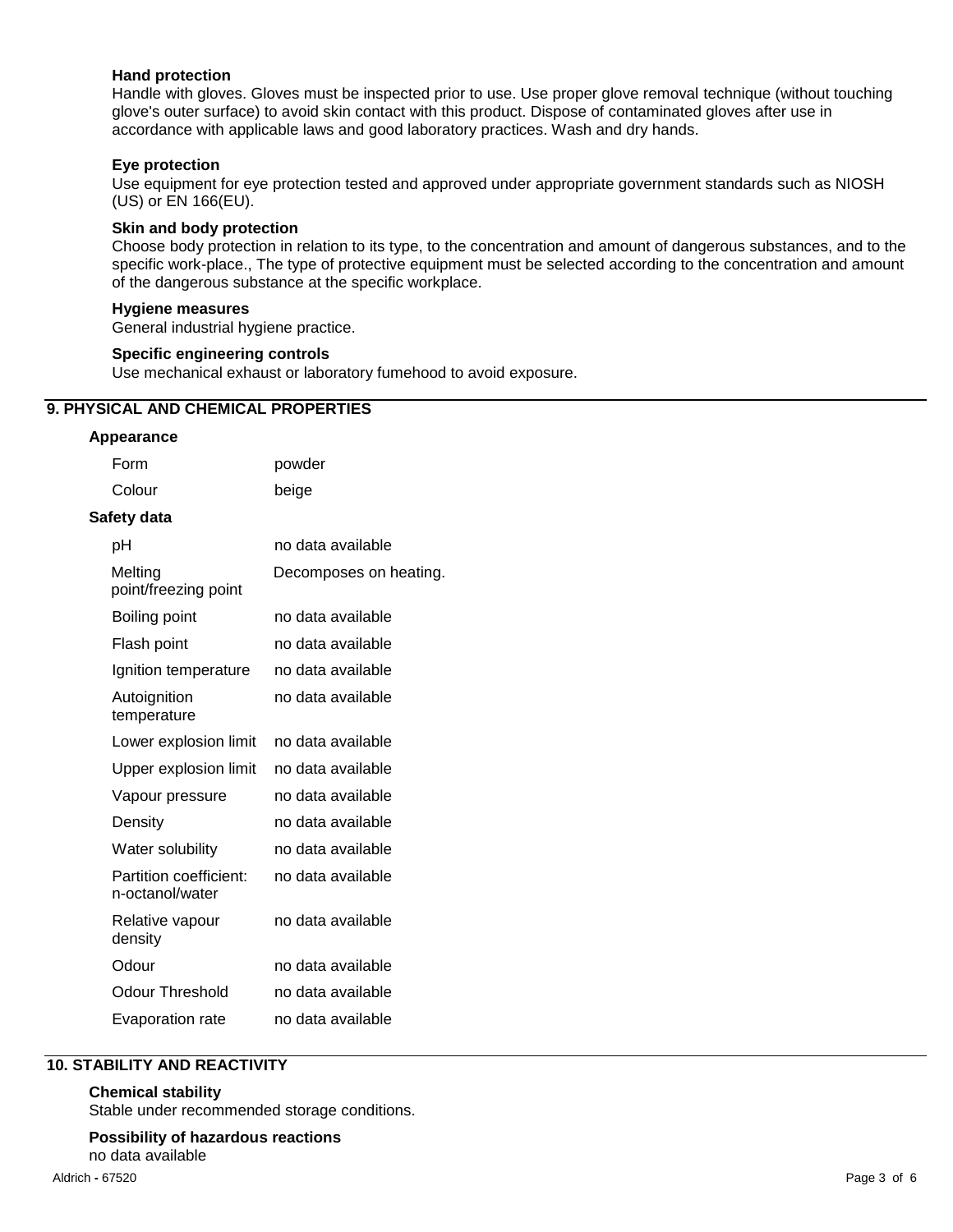## **Conditions to avoid**

no data available

**Materials to avoid** Strong oxidizing agents

#### **Hazardous decomposition products**

Hazardous decomposition products formed under fire conditions. - Carbon oxides, nitrogen oxides (NOx) Other decomposition products - no data available

## **11. TOXICOLOGICAL INFORMATION**

#### **Acute toxicity**

**Oral LD50** no data available

**Inhalation LC50** no data available

**Dermal LD50** no data available

**Other information on acute toxicity** no data available

**Skin corrosion/irritation**

no data available

**Serious eye damage/eye irritation** no data available

**Respiratory or skin sensitization** no data available

**Germ cell mutagenicity** no data available

#### **Carcinogenicity**

- IARC: No component of this product present at levels greater than or equal to 0.1% is identified as probable, possible or confirmed human carcinogen by IARC.
- ACGIH: No component of this product present at levels greater than or equal to 0.1% is identified as a carcinogen or potential carcinogen by ACGIH.

#### **Reproductive toxicity**

no data available

#### **Teratogenicity**

no data available

#### **Specific target organ toxicity - single exposure (Globally Harmonized System)** no data available

**Specific target organ toxicity - repeated exposure (Globally Harmonized System)** no data available

**Aspiration hazard**

no data available

#### **Potential health effects**

| <b>Inhalation</b> | May be harmful if inhaled. May cause respiratory tract irritation.  |
|-------------------|---------------------------------------------------------------------|
| Ingestion         | May be harmful if swallowed.                                        |
| Skin              | May be harmful if absorbed through skin. May cause skin irritation. |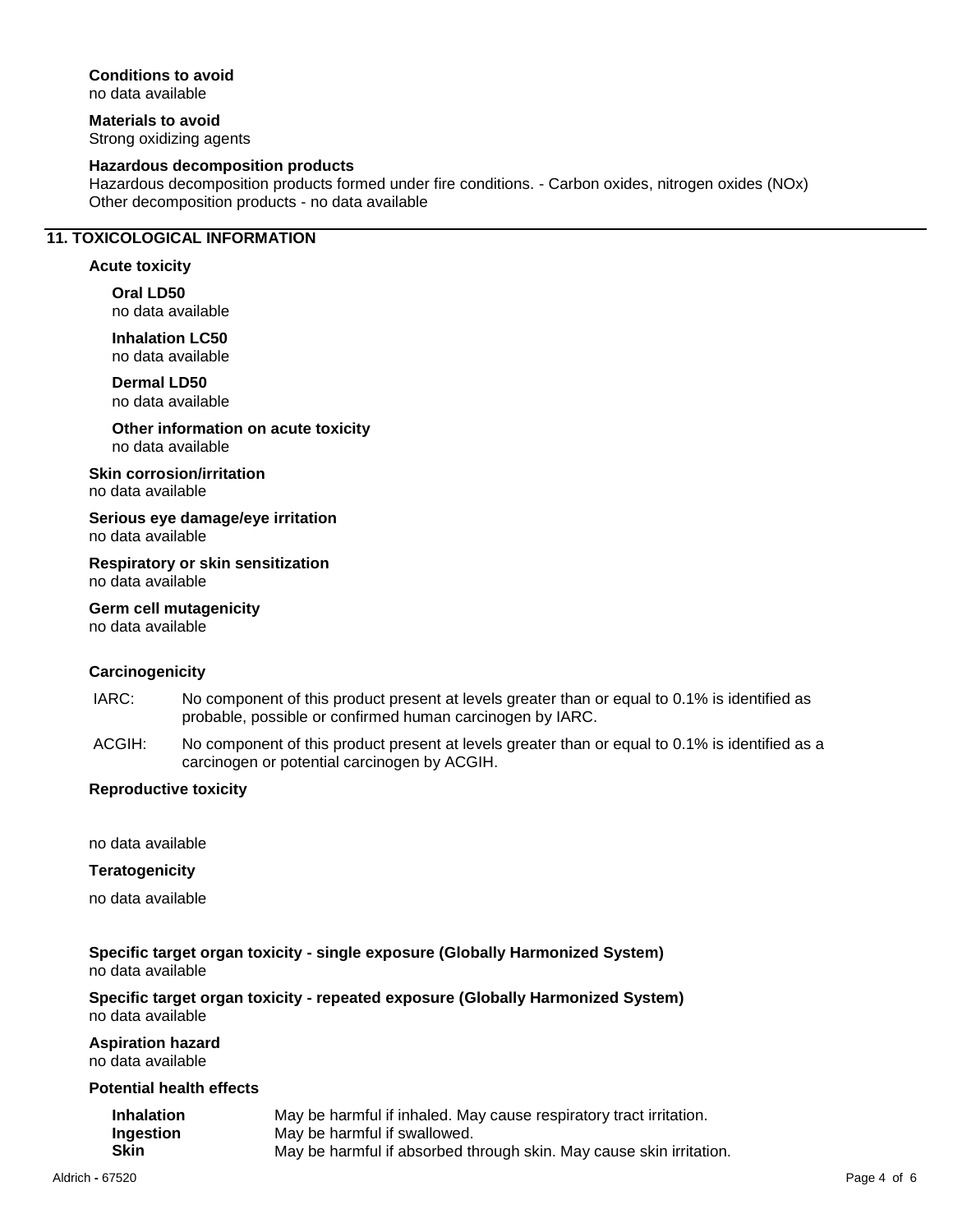**Eyes** May cause eye irritation.

#### **Signs and Symptoms of Exposure**

To the best of our knowledge, the chemical, physical, and toxicological properties have not been thoroughly investigated.

**Synergistic effects** no data available

**Additional Information** RTECS: Not available

#### **12. ECOLOGICAL INFORMATION**

#### **Toxicity**

no data available

**Persistence and degradability** no data available

**Bioaccumulative potential**

no data available

**Mobility in soil** no data available

**PBT and vPvB assessment** no data available

**Other adverse effects**

no data available

#### **13. DISPOSAL CONSIDERATIONS**

#### **Product**

Offer surplus and non-recyclable solutions to a licensed disposal company.

#### **Contaminated packaging**

Dispose of as unused product.

## **14. TRANSPORT INFORMATION**

**DOT (US)** Not dangerous goods

**IMDG** Not dangerous goods

**IATA** Not dangerous goods

#### **15. REGULATORY INFORMATION**

#### **WHMIS Classification**

Not WHMIS controlled.

This product has been classified in accordance with the hazard criteria of the Controlled Products Regulations and the MSDS contains all the information required by the Controlled Products Regulations.

## **16. OTHER INFORMATION**

#### **Further information**

Copyright 2012 Sigma-Aldrich Co. LLC. License granted to make unlimited paper copies for internal use only.